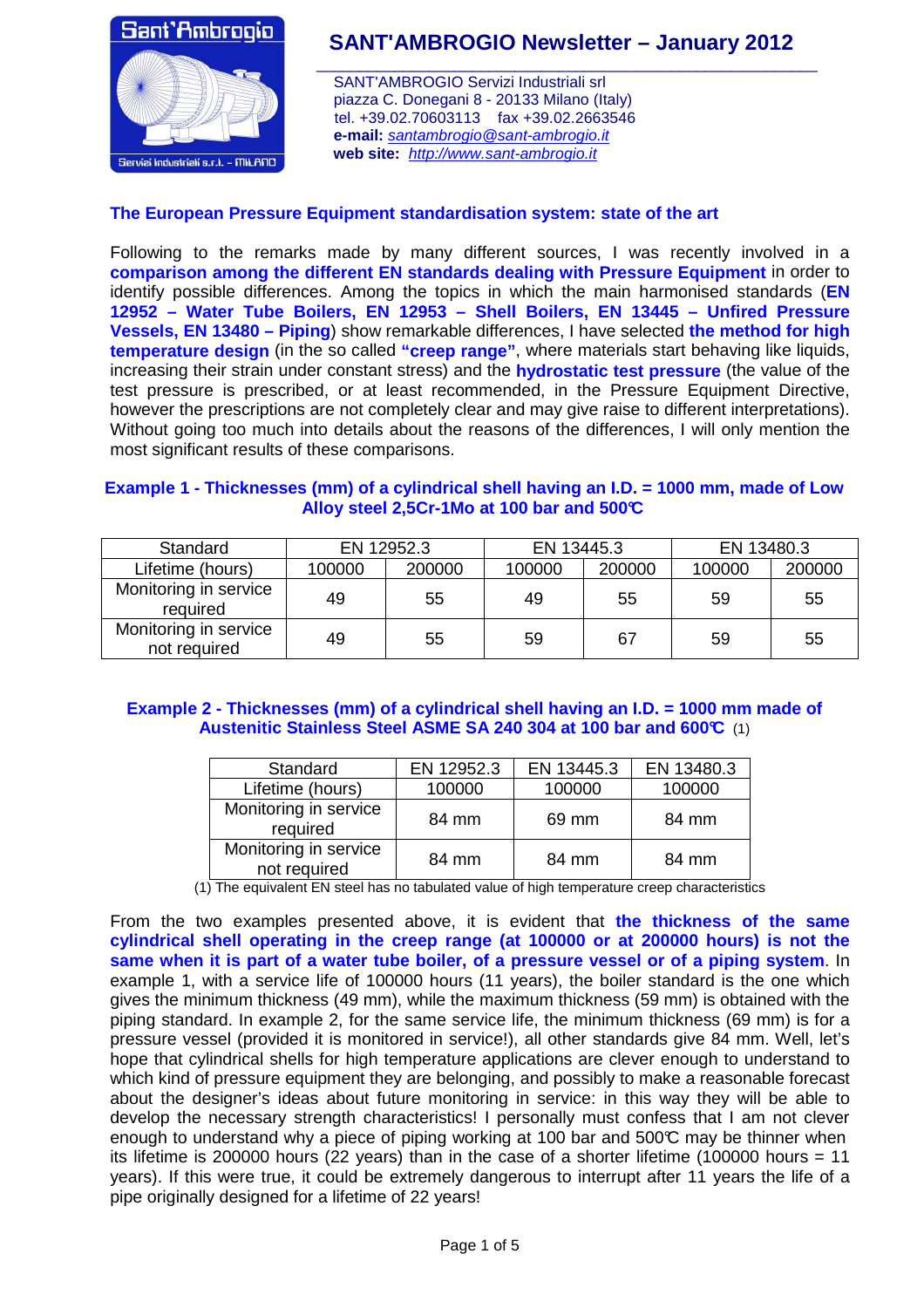

Dealing with the **hydrostatic test pressure**, I have considered 3 different examples:

**Example 1**: cylindrical shell, 1 m inside diameter, 40 mm thickness, joint efficiency 100%, corrosion allowance 1 mm, material **fine grained carbon steel P355 NH EN 10028.3**, **design pressure 100 bar, design temperature 350°C.** 

**Example 2**: cylindrical shell, 1 m inside diameter, 20 mm thickness, joint efficiency 100%, no corrosion allowance, material **austenitic stainless steel 1.4571 EN 10028.7**, **design pressure 50 bar**, **design temperature 200°C** .

**Example 3**: cylindrical shell, 1 m inside diameter, 8 mm thickness, joint efficiency 85%, corrosion allowance 1 mm, material **carbon steel P355 GH EN 10028.2, design pressure 10 bar**, **design temperature 200°C** . The shell is closed by an elliptical end, 5 mm thick, with no corrosion allowance, material **austenitic stainless steel 1.4571 EN 10028.7.**

For all the three cases I have calculated the hydrostatic test pressure according to the prescriptions of the harmonised standards for pressure equipment mentioned above (note **that a harmonised standard, by definition, should be a standard giving the so called "presumption of conformity"** with the reference directive, in our case the Pressure Equipment Directive). **It is surprising to see the amount of disagreement about the interpretation of the same PED requirement among the different EN standards**, prepared of course by different CEN Technical Committees. By the way, in the comparison I have also included the values of the test pressures which should be reasonably obtained if we try to give the same interpretation of the PED with the use of a different (non harmonised) standard (ASME Section VIII division 1).

| <u>I CSL I TESSUI C OUITIITIAI V TUI THE O UITICI CHI CAAITIDICS</u> |                                  |                 |                 |                 |                 |                            |  |  |
|----------------------------------------------------------------------|----------------------------------|-----------------|-----------------|-----------------|-----------------|----------------------------|--|--|
|                                                                      | <b>DESIGN</b><br><b>PRESSURE</b> | <b>EN 13445</b> | <b>EN 12952</b> | <b>EN 12953</b> | <b>EN 13480</b> | <b>ASME VIII</b><br>div. 1 |  |  |
| <b>EXAMPLE 1</b>                                                     | 100                              | 184,7           | 207,3           | 207,3(1)        | 184,7           | 143                        |  |  |
| <b>EXAMPLE 2</b>                                                     | 50                               | 82,9            | 71,5            | N.A             | 82,9            | 71,5                       |  |  |
| <b>EXAMPLE 3</b>                                                     | 10                               | 14,5            | 16.1            | N.A             | 17,2            | 17,4(2)                    |  |  |

## **Test Pressure Summary for the 3 different examples**

NOTES: (1) limited to 143 bar if tubes are expanded only (2) imposed by ASME, PED would require 14,3 bar only

At the end I must say that **the situation of EN standards for Pressure Equipment is an excellent mirror of the actual political situation of the European Union: everyone is trying to bring forward his own ideas, without looking too much at other people's ideas, and possibly ignoring the final goal of the work**. But please, **do not blame too much European standardisers**: differently from European politicians, **they are not paid at all** (moreover, **they have to pay some contribution to their relevant standard bodies** in order to have the great honour to work for CEN). However, if you look at the mess European politicians are now doing with the Euro, you will have to recognize that **possible problems concerning the stability of pressure equipment are certainly negligible if compared to problems concerning the future financial stability of Europe**.

Fernando Lidonnici

#### **What's being cooked up?**

Our new software **NextGen** (**"Next Generation"**) is growing: It covers now the **2010 Edition of ASME Section VIII division 1 and 2 and all the subsequent addenda. Addenda 2011** of ASME VIII division 1 will still be released **also in the classic edition**, well known by all our licensees. This in order to give them the possibility to use also the older version for the purpose of completing possible works already started, without changing the presentation of the calculation reports. Note that **the new division 1 software is able to convert the component input files of the classic edition into input cards for Next Generation** components, to be used in the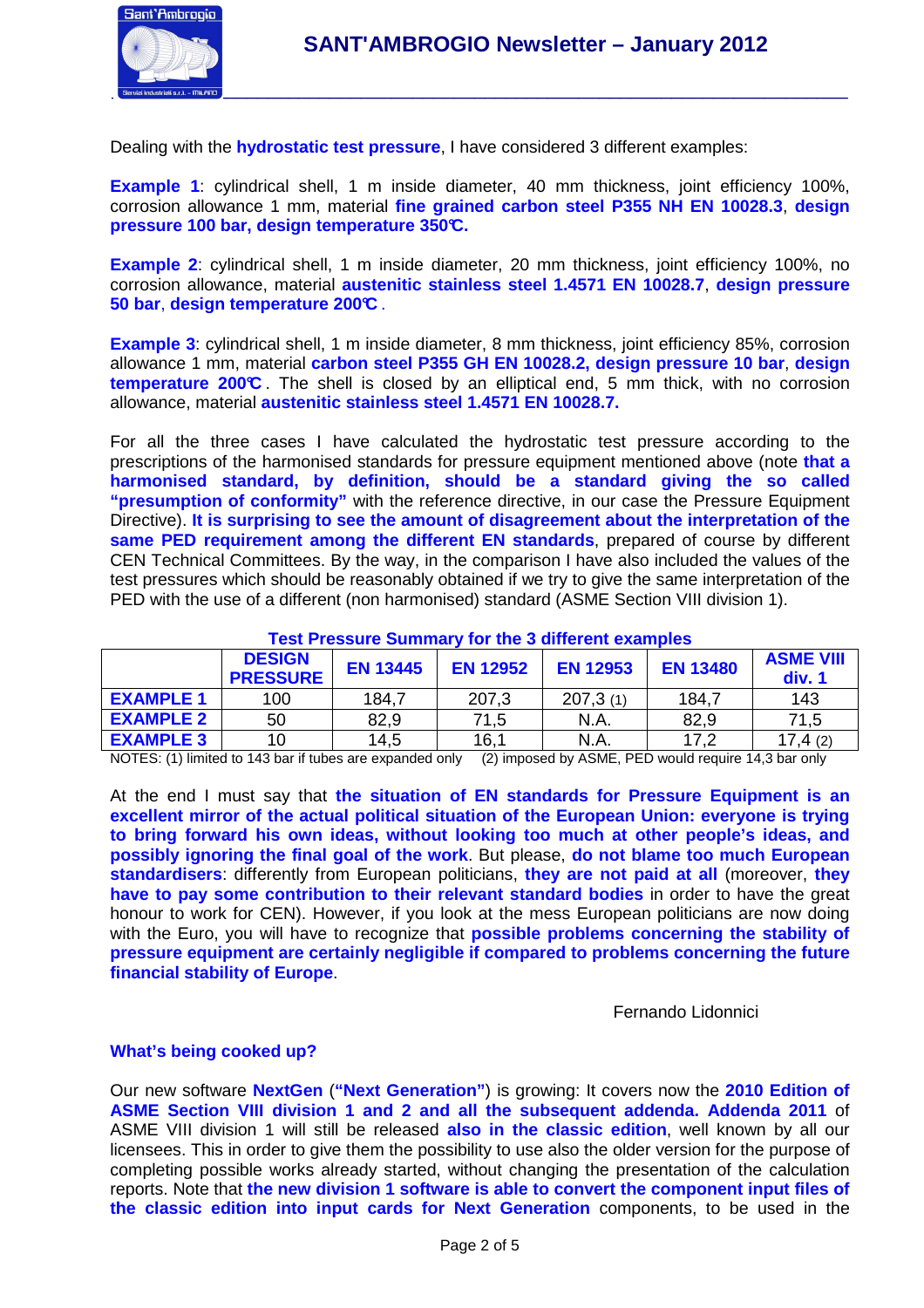

construction of a given item. Note also that the most important feature of our software, that is the **ability to give an optimized design of every component and also of the vessel as a whole**, has been transferred also in the Next Generation software: in other words our idea is that **the software has to be considered not only a useful tool to certify the compliance of a vessel with a given design standard, but also the first and most important part of its production chain**. In fact the design of a vessel has a sensible influence on all the subsequent fabrication steps and therefore on its final cost: **the purpose of the software is therefore to reduce this final cost at the minimum level compatible with the requirements of the selected standard**. Moreover, **the man hours spent in pressure vessel design are also considered as production man hours**: since these engineering man hours are more expensive than the ones spent for the fabrication, **it is also important to minimize the time spent for design and calculation**. This goal is achieved taking into account the following points.

**1. The input must be self explanatory**: each input line must be easily understandable, possibly with the use of figures (where specific input dimensions may be outlined when the cursor is placed into the relevant input field) or adding help text taken from the reference standard. Heavy program manuals are useless: if the software is correctly made, in case of doubts it takes less time to test each possible solution than to search a specific topic into the program manual.

**2. The time spent by the designer in order to look for missing information must be reduced to a minimum**: the designer must find all the information needed for his work on the screen of his PC, without being obliged to leave his desk to get data from the standard or from material specifications .

![](_page_2_Picture_5.jpeg)

**3. The designer must get enough intermediate information in order to arrive quickly at the most economic solution**: when the optimization of a specific component is not possible

automatically, the PC monitor must guide the designer in order to let him find manually the best solution. This guidance may hardly be achieved using the final report, which is generally stuffed with a great quantity of data: in fact the purpose of this report is to show all the calculation details, so that the inspector who has to approve it is able to check the specific formulae prescribed by the standard. Therefore **intermediate screen shots have to be provided, where only the data needed in order to make a decision are shown**. Just to make an example, in the calculation of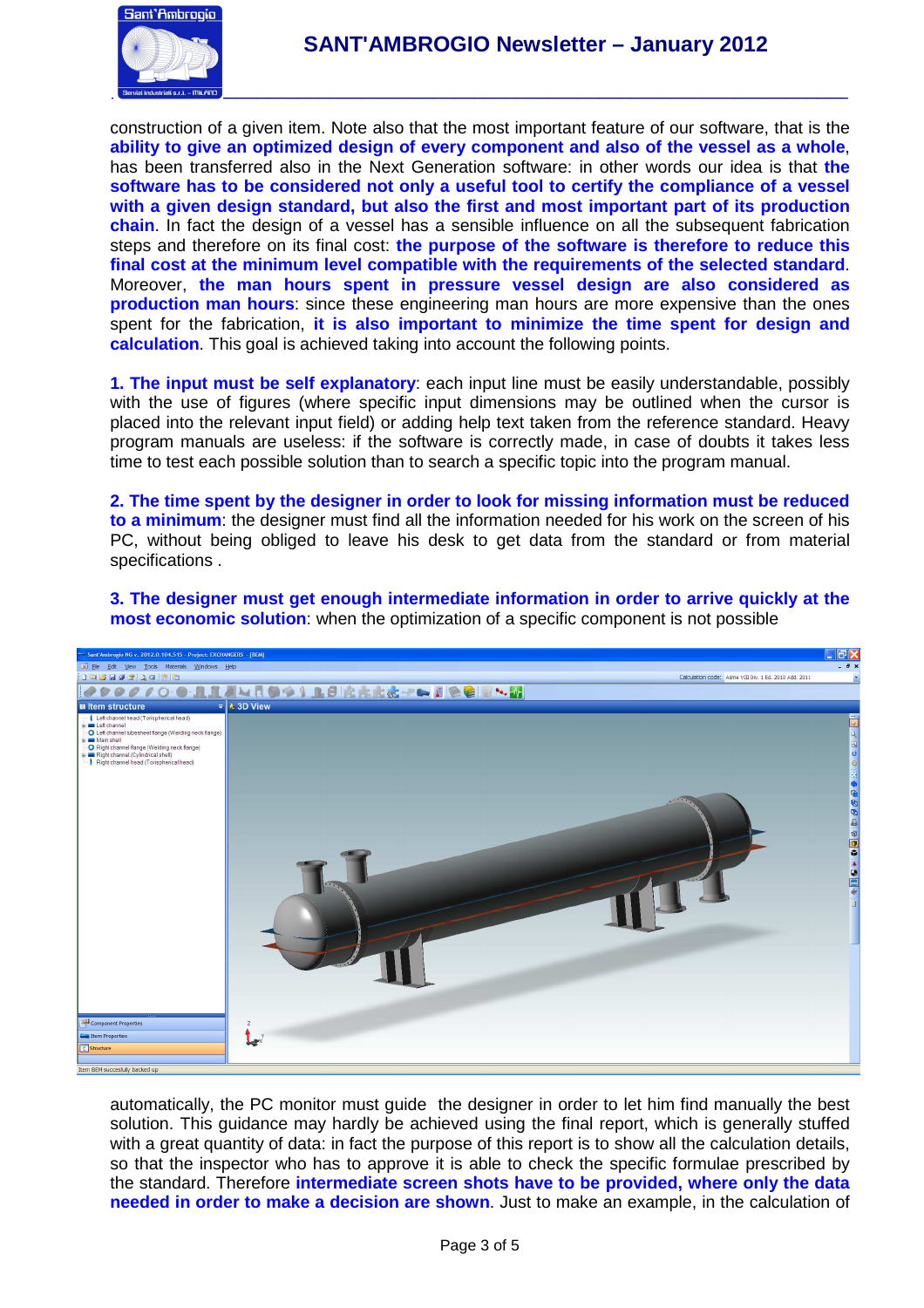![](_page_3_Picture_0.jpeg)

a fixed tubesheet exchanger the minimum tubesheet thickness can be determined automatically by the software with a trial and error calculation: however **the designer must know whether the resulting thickness depends on the pressure (or temperature) load acting on the tubesheet itself, or comes from the need to avoid overstressing of adjacent components (shell, channel, tubes)**. In fact, when the tubesheet is welded to the channel, it is sometimes possible to get a sensible reduction of its thickness with a slight increase of the channel thickness. It is also important to give the designer the possibility of **testing different possible configurations**, minimizing the time needed for changing one or more input data and repeating the calculation.

4. Particularly after the coming into force of the Pressure Equipment Directive, it is necessary to make a **calculation report which takes into account the stability of all the vessel components, including the ones not specifically considered in the standard**. Therefore the software must provide calculation methods also for these components, taking them from different sources (this is for example the case of **supports**, where the standard may give methods to check the stresses transmitted to the shell where the support is welded, but doesn't give anything to check the stability of the support itself).

At the end, **our aim is to provide a tool which is able to make in the least possible time the most economic design of an entire vessel of any type** (tank, reactor, column or heat exchanger) for all the possible loads (**pressure, static head, weight, wind, earthquake, local loads, etc.**)

Waiting for the finalization of **NextGEN** with wind and earthquake loads, we have now **updated our classic software for calculation of towers** (the program **COLOAS** based on ASME Section VIII division 1). It is now possible to consider **different allowable stresses either for tensile or for compressive loads**, for all the possible conditions (**service, exceptional and hydraulic test**), to be calculated on the basis of the wind/earthquake standards commonly used (a specific reference has now been made to the **ASCE** standard). A **better model for the seismic analysis** has also been used.

In order to make the same update also for the software in accordance with EN 13445, we have to **wait the issue of the future Clause 22 of the standard, which shortly will be launched for the CEN Public Inquiry.** In the new Clause 22 **(Tall Vertical Vessels) WG53** (**SG "Non Pressure Loads"**) **of CEN TC54** has tried to **integrate the calculation philosophy used for pressure loads by EN 13445.3 with the calculation philosophy used for buildings by Eurocode 3 for Steel Structures (EN 1993)**. This integration must necessarily be made in the calculation of tall vertical vessels, where wind and earthquake are deciding for the determination of the thickness. For the time being **the actual version of the column module contained in the software to EN 13445 can also be used**, however the coherence of the various load coefficients provided by EN 13445 for the pressure load and by the Eurocodes for weight, wind and earthquake is left to the user's judgement.

Updates are being made also for **VSR** and **AD 2000** programs, particularly in order to include also into these packages the possibility of considering all the components together for the calculation of the hydrostatic test pressure.

For the **STEMEC** program, which is capable to make a **pressure design of TEMA Shell and Tube Exchangers in accordance with ASME Section VIII division 1, together with a complete price evaluation, a setting plan and a scantling drawing**, we are now supplying also the **standard drawings for AEW exchangers**.

On the 4<sup>th</sup> October of last year, following to the requests coming from many of our licensees, we have organized a **webinar**, that is a conference made through the web, on the following subject:

**The European Pressure Equipment Directive: differences between European and American requirements - Codes and Standards that can be used with the PED**